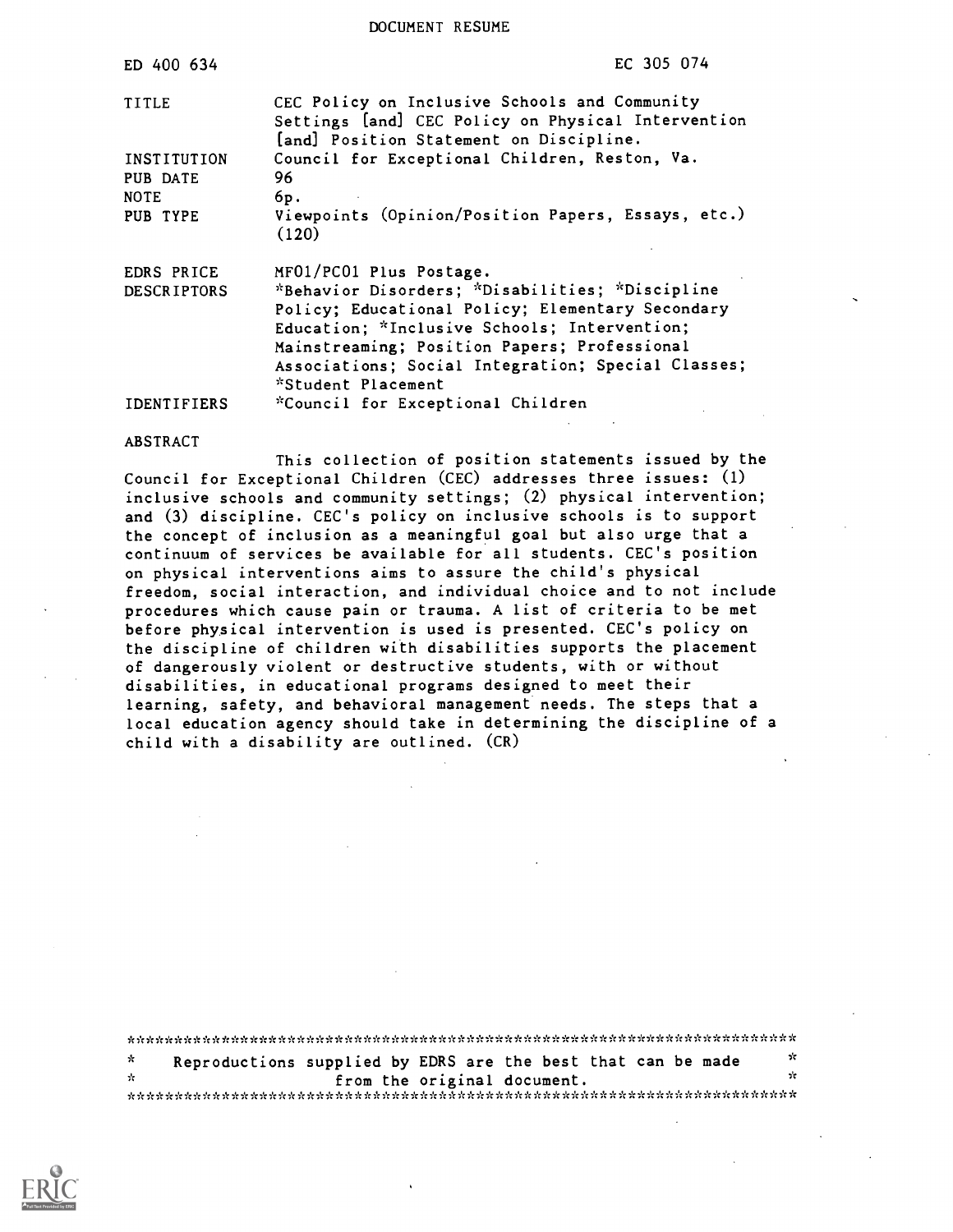THE COUNCIL FOR EXCEPTIONAL CHILDREN



#### CEC POLICY ON INCLUSIVE SCHOOLS AND COMMUNITY SETTINGS

 $\mathcal{Q}$  and  $\mathcal{Q}$ 

The Council for Exceptional Children (CEC) believes all children, youth, and young adults with disabilities are entitled to a free and appropriate education and/or services that lead to an adult life characterized by satisfying relations with others, independent living, productive engagement in the community, and participation in society at large. To achieve such outcomes, there must exist for all children, youth, and young adults a rich variety of early intervention, educational, and vocational program options and experiences. Access to these programs and experiences should be based on individual educational need and desired outcomes. Further more, students and their families or guardians, as members of the planning team, may recommend the placement, curriculum option, and the exit document to be pursued.

CEC believes that a continuum of services must be available for all children, youth, and young adults. CEC also believes that the concept of inclusion is a meaningful goal to be pursued in our schools and communities. In addition, CEC believes children, youth, and young adults with disabilities should be served whenever possible in general education classrooms in inclusive neighborhood schools and community settings. Such settings should be strengthened and supported by an infusion of specially trained personnel and other appropriate supportive practices according to the individual needs of the child.

#### POLICY IMPLICATIONS

BEST COPY AVAILABLE 2

Schools. In inclusive schools, the building administrator and staff with assistance from the special education administration should be primarily responsible for the education of children, youth, and young adults with disabilities. The administrator(s) and other school personnel must have available to them appropriate support and technical assistance to enable them to fulfill their responsibilities. Leaders in state/provincial and local governments must redefine rules and regulations as necessary, and grant school personnel greater authority to make decisions regarding curriculum, materials, instructional practice, and staffing patterns. In return for greater autonomy, the school administrator and staff should establish high standards for each child and youth and should be held accountable for his or her progress toward outcomes.

Communities. Inclusive schools must be located in inclusive communities; therefore, CEC invites all educators, other professionals, and family members to work together to create early intervention, education, and vocational programs and experiences that are collegial, inclusive, and responsive to the diversity of children, youth, and young adults. Policy makers at the highest levels of state/provincial and local government, as well as school administration, also must support inclusion in the educational reforms they espouse. Further, the policy makers should fund programs in nutrition, early intervention, health care, parent education, and other social support programs that prepare all children, youth, and young adults to do well in school. There can be no meaningful school reform, nor inclusive schools, without funding of these key prerequisites. As important, there must be interagency agreements and collaboration with local governments and business to help prepare students to assume a constructive role in an inclusive community.

PERMISSION TO REPRODUCE AND DISSEMINATE THIS MATERIAL HAS BEEN GRANTED BY  $Green$ 

INFORMATION CENTER (ERIC)

U.S. DEPARTMENT OF EDUCATION<br>Office of Educational Research and Improvement ED CATIONAL RESOURCES INFORMATIO

- CENTER (ERIC) s document has been reproduced as received from the person or organization originating it.
- Minor changes have been made to improve reproduction quality.
- $\overline{\bullet}$  RESTON, VIRGINIA 22091 (703) 620-3660 (Voice/TDD) FAX: (703) 264-9494  $\overline{\phantom{a}}$  to the educational resources  $\overline{\phantom{a}}$ Points of view or opinions stated in this document do not necessarily represent official OERI position or policy.

 $305074$ 

ED 400 634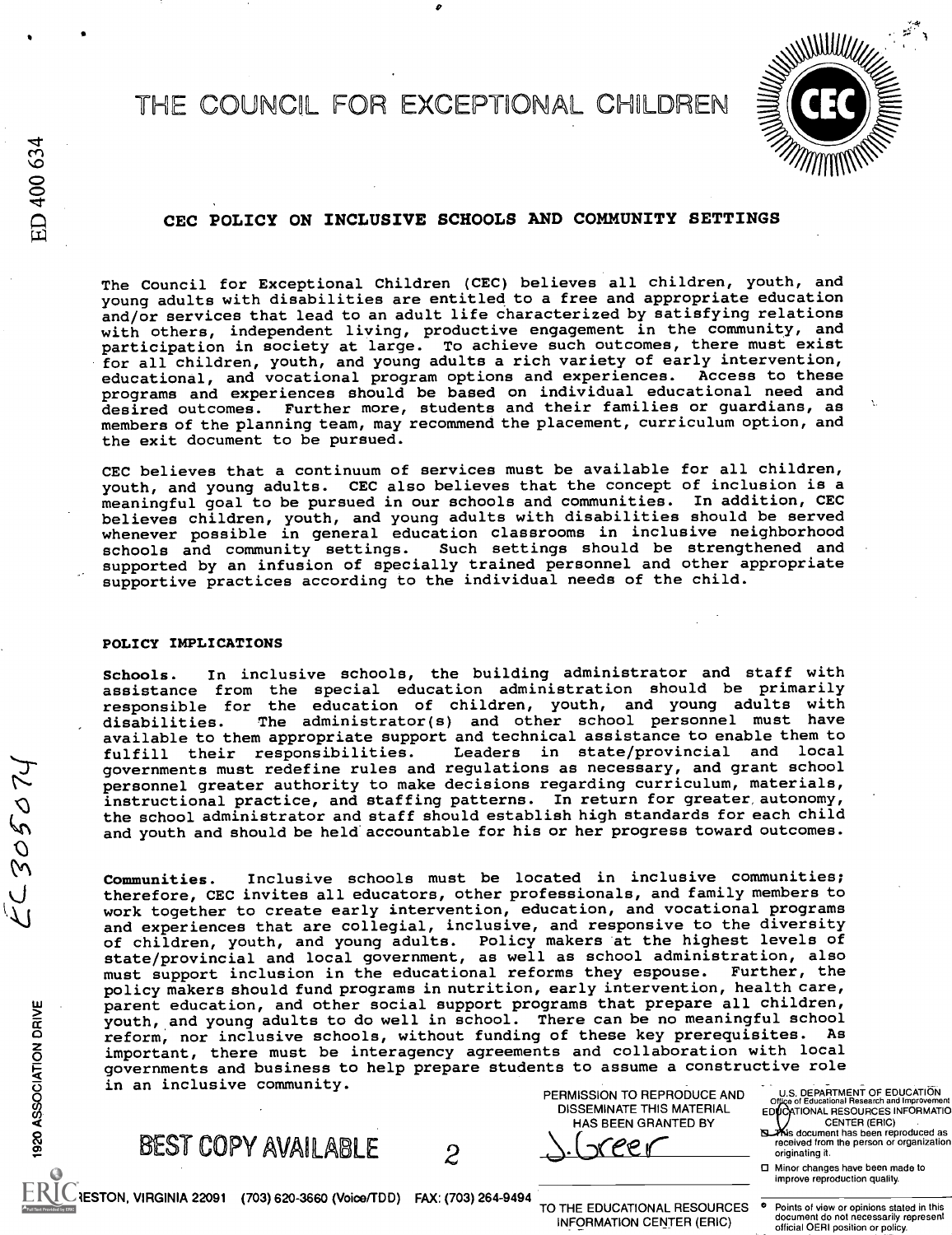Professional Development. Finally, state/provincial departments of education, local educational districts, and colleges and universities must provide highquality preservice and continuing professional development experiences that prepare all general educators to work effectively with children, youth, and young adults representing a wide range of abilities and disabilities, experiences, cultural and linguistic backgrounds, attitudes, and expectations. Moreover, special educators should be trained with an emphasis on their roles in inclusive schools and community settings. They also must learn the importance of establishing ambitious goals for their students and of using appropriate means of monitoring the progress of children, youth, and young adults.

3

**BURA HAVA MPOL TRRR** 

ADOPTED BY THE DELEGATE ASSEMBLY, 1993, San Antonio, Texas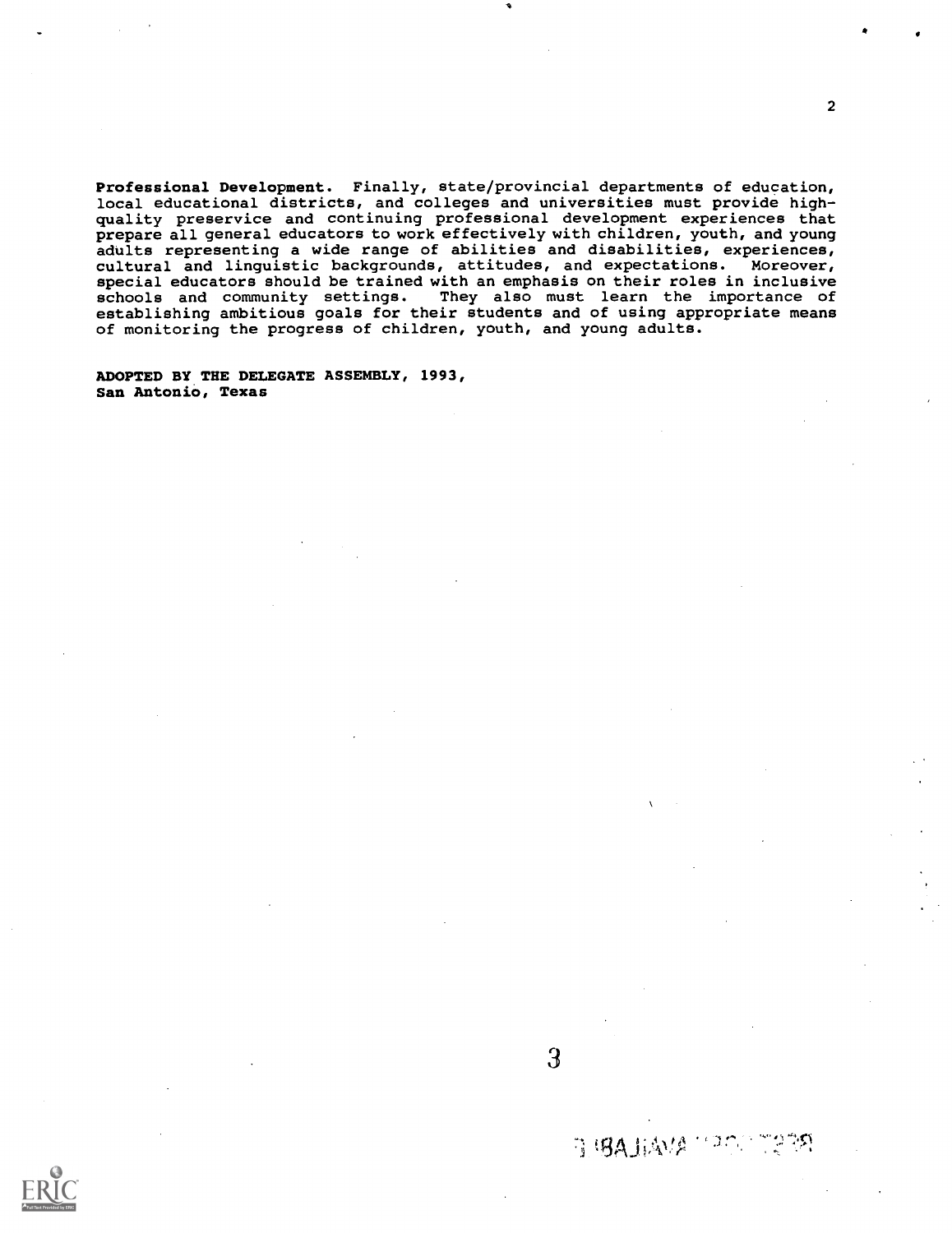# THE COUNCIL FOR EXCEPTIONAL CHILDREN



#### CEC POLICY ON PHYSICAL INTERVENTION (CEC Policy Manual, Section Three, Part 1, Chapter 3, Paragraph 16)

The Council recognizes the right to the most effective educational strategies to be the basic educational right of each special education child. Furthermore, The Council believes that the least restrictive positive educational strategies should be used, as it relates to physical intervention, to respect the child's dignity and personal privacy. Additionally, The Council believes that such interventions shall assure the child's physical freedom, social interaction and individual choice. The intervention must not include procedures which cause pain or trauma. Intervention techniques must focus not only on eliminating a certain undesirable behavior, but also upon a determination of the purpose of that behavior, and the provision/instruction of a more appropriate behavior. Lastly, behavior intervention plans must be specifically described in the child's written educational plan with agreement from the education staff, the parents and, when appropriate, the child.

The Council recommends that physical intervention be used only if all the following requirements are met:

- a. The child's behavior is dangerous to herself/himself or others, or the behavior is extremely detrimental to or interferes with the education or development of the child.
- b. Various positive reinforcement techniques have been implemented appropriately and the child has repeatedly failed to respond as documented in the child's records.
- c. It is evident that withholding physical intervention would significantly impede the child's educational progress as explicitly defined in his/her written educational plan.
- d. The physical intervention plan specifically will describe the intervention to be implemented, the staff to be responsible for the implementation, the process for documentation, the required training of staff and supervision of staff as it relates to the intervention and when the intervention will be replaced.
- e. The physical intervention plan will become a part of the written educational plan.
- f. The physical intervention plan shall encompass the following provisions:
	- 1. A comprehensive analysis of the child's environment including variables contributing to the inappropriate behavior.
	- 2. The plan to be developed by a team including professionals and parents/guardians, as designated by state/provisional and federal law.
	- 3. The personnel implementing the plan shall receive specific training congruent with the contents of the plan and receive ongoing supervision from individuals who ware trained and skilled in the techniques identified in the plan.
	- 4. The health and medical records of the child must be reviewed to ensure that there are no physical conditions present that would contraindicate the use of the physical intervention proposed.
	- 5. The impact of the plan on the child's behavior must be consistently evaluated, the results documented, and the plan modified when indicated.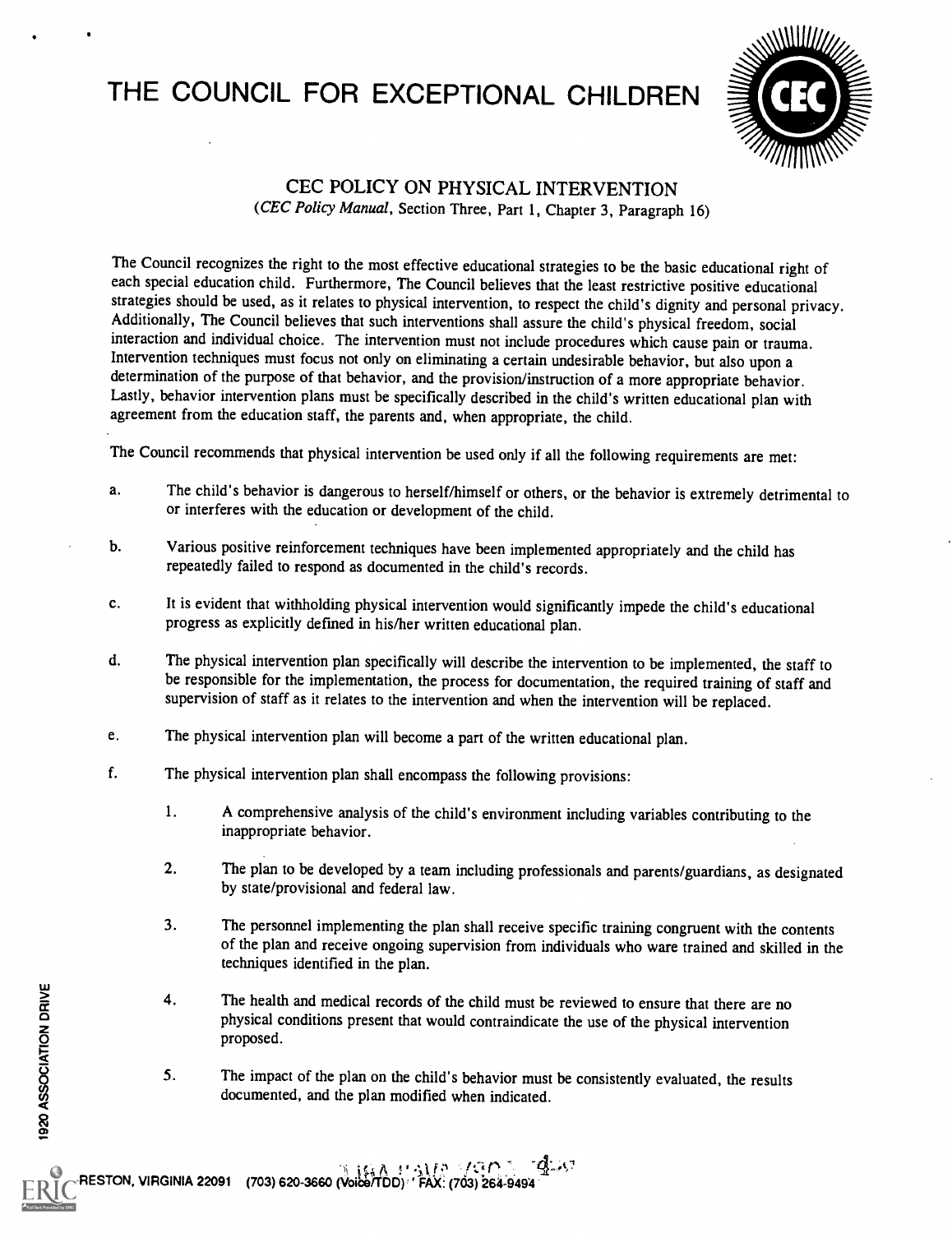The Council supports the following prohibitions:

- a. Any intervention that is designed to, or likely to, cause physical pain.
- b. Releasing noxious, toxic or otherwise unpleasant sprays, mists, or substances in proximity to the child's face.
- c. Any intervention which denies adequate sleep, food, water, shelter, bedding, physical comfort, or access to bathroom facilities.
- d. Any intervention which is designed to subject, used to subject, or likely to subject the individual to verbal abuse, ridicule or humiliation, or which can be expected to cause excessive emotional trauma.
- e. Restrictive interventions which employ a device or material or objects that simultaneously immobilize all four extremities, including the procedure known as prone containment, except that prone containment may be used by trained personnel as a limited emergency intervention.
- f. Locked seclusion, unless under constant surveillance and observation.
- g. Any intervention that precludes adequate supervision of the child.
- h. Any intervention which deprives the individual of one or more of his or her senses.

The Council recognizes that emergency physical intervention may be implemented if the child's behavior poses an imminent and significant threat to his/her physical well-being or to the safety of others. The intervention must be documented and parents/guardians must be notified of the incident.

However, emergency physical intervention shall not be used as a substitute for systematic behavioral intervention plans that are designed to change, replace, modify, or eliminate a targeted behavior.

Furthermore, The Council expects school districts and other educational agencies to establish policies and comply with state/provincial and federal law and regulations to ensure the protection of the rights of the child, the parent/guardian, the education staff, and the school and local educational agency when physical intervention is applied.



5

## BEST COPY AVAIL ARLE

12/05/95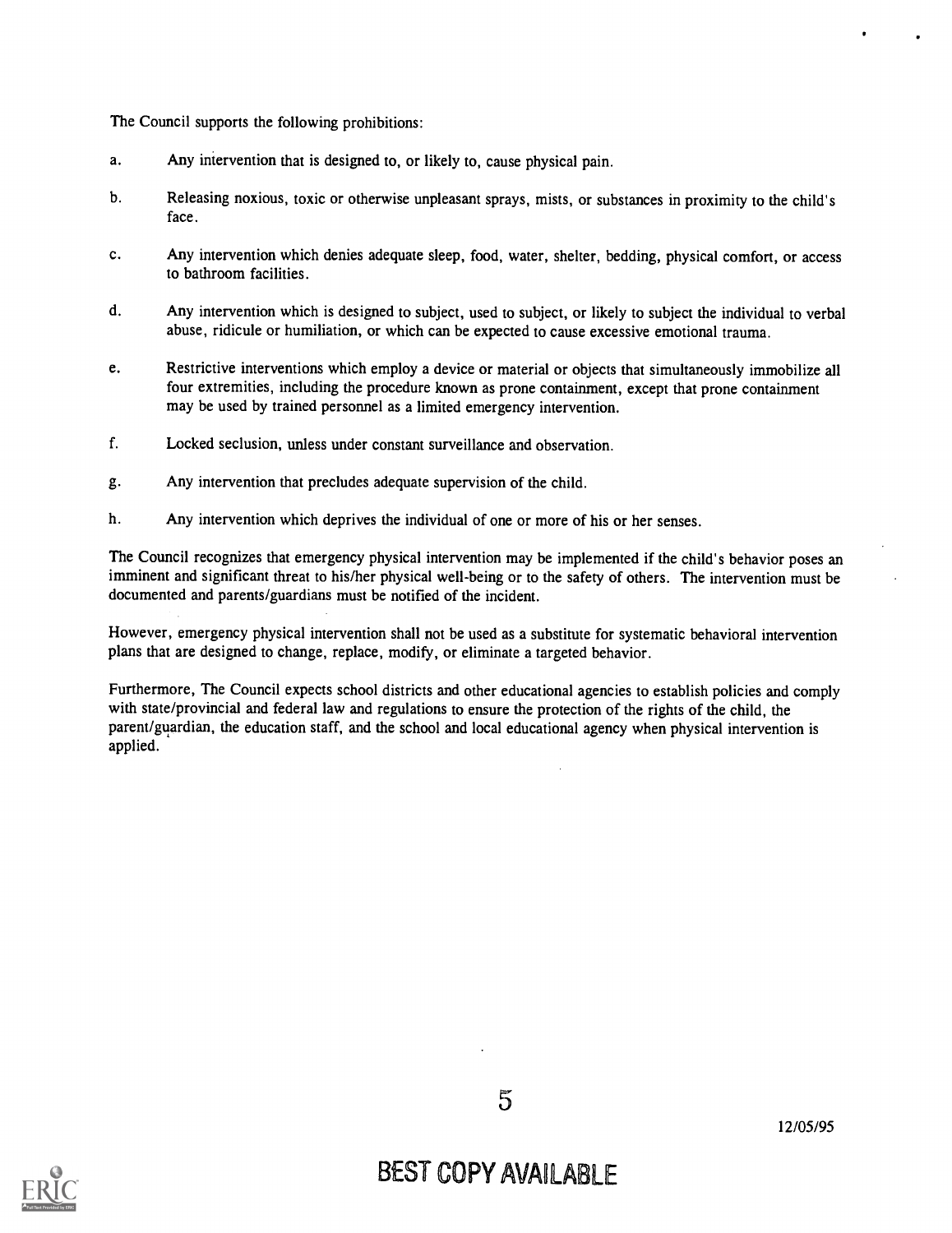### POSITION STATEMENT ON DISCIPLINE

Schools today face a growing challenge in educating students who are dangerously violent or destructive. Schools have the responsibility to immediately change an educational setting for any student who behaves in this manner. Such students must be placed in educational programs designed to meet their learning, safety, and behavioral management needs.

Students receiving appropriate special education services will rarely become a danger to self and/or others. Students with disabilities are more likely to be victimized than their nondisabled peers and would benefit directly from safer schools.

CEC declares that violent and destructive behavior is unacceptable in our schools. However, in acknowledging such behavior occurs, CEC believes that schools have the responsibility to quickly and unilaterally move students who exhibit dangerously violent or destructive behavior to an alternative educational setting in which ongoing safety/behavioral goals and educational goals are addressed by fully qualified personnel. This setting must meet the school's dual responsibilities of providing a free, appropriate, public education and a safe learning/working environment in an age- and culturallyappropriate manner. If the student has a disability, this setting must be selected by the student's individualized education program committee. If the alternative setting is contested, the current alternative setting will continue until the resolution of due process.

During the time a student with a disability is in an alternative educational setting, the local education agency must conduct an individualized education program committee meeting as soon as possible to determine (a) whether the student's violent behavior was an isolated incident and is not likely to happen again; (b) whether the environment in which the violent behavior occurred was appropriate given the student's age, cultural background, disability, related needs, and characteristics; (c) whether or not there are new characteristics within the student or environment necessitating further evaluation or a revision of the individualized education program; (d) whether the student's return to the previous educational setting with appropriate supports and related services would provide safety for self and others; and (e) the least restrictive environment for the student.

In determining an appropriate temporary placement for a student and when developing a new program if one is necessary, the individualized education program committee should consider a variety of possibilities, such as (a) maintaining the current placement with additional support services; (b) providing in-school alternatives to suspension; (c) utilizing effective behavioral interventions, curricular modifications, and accommodation strategies, each designed to assist the student in controlling behavior; and (d) providing systematic education about appropriate behavior to all students in the educational environment. Schools should ensure that all general and special educators involved in implementing the student's individualized education program have opportunities for staff development to acquire the knowledge and skills necessary for effective implementation of the student's program. CEC also stresses the importance of the involvement and commitment of families and communities.

CEC Delegate Assembly April3, 1996